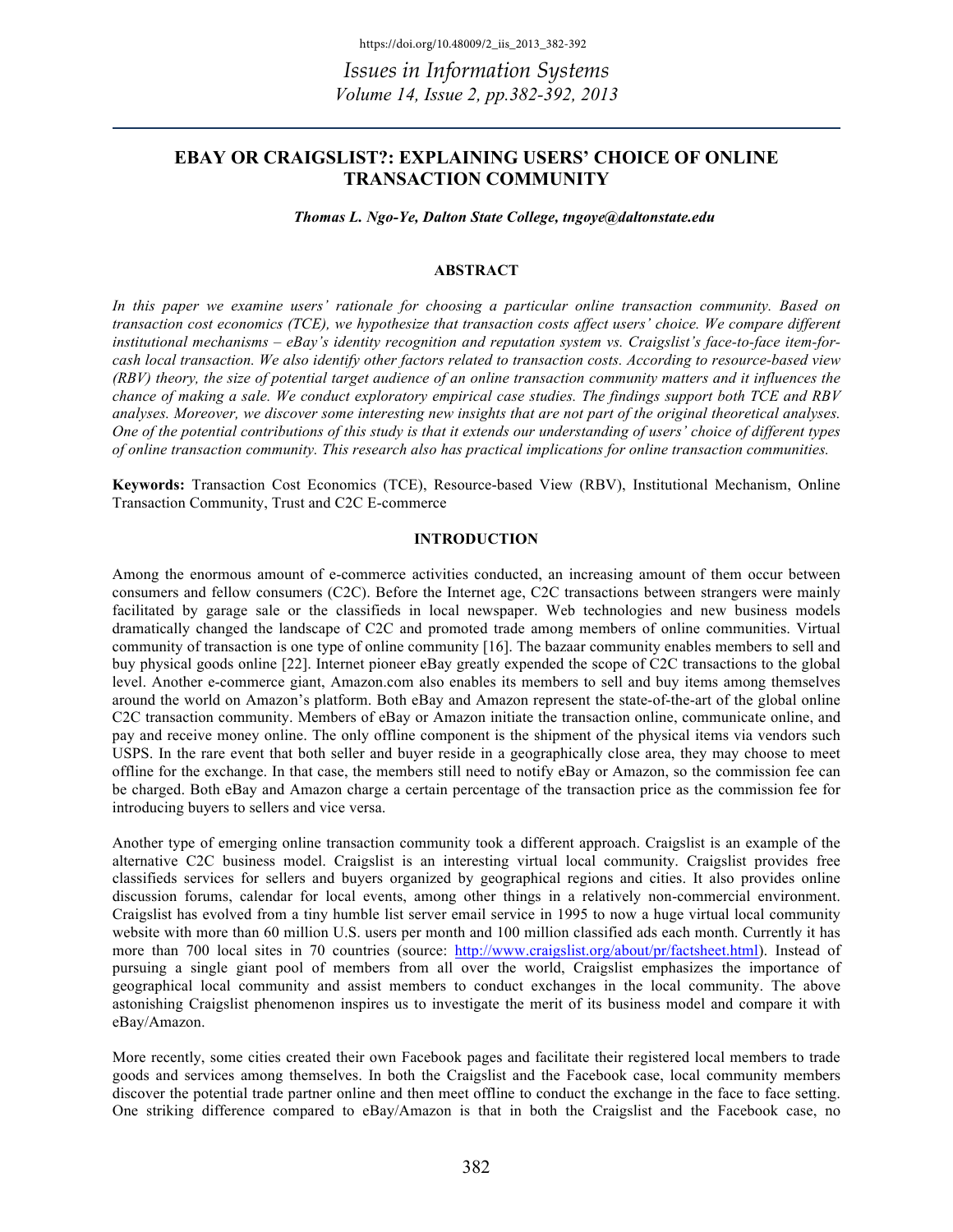transaction fee is imposed by the website on users. Given the fact that it is free to conduct transaction on Craigslist and Facebook, a natural research question is that why some users still choose eBay/Amazon for their non-auction C2C exchange?

Most of the previous e-commerce research concentrated on the scenarios of business to business (B2B) or business to consumers (B2C). There have not been a lot of researches on the C2C e-commerce; even it is obvious that C2C ecommerce plays a significant role in the economic and social life of people. The issue of users' choice of E-auction websites has been examined from the aspects of website design, trust-building mechanisms, and the concept of country-of-origin [19]. However, it is relatively unknown for what factors drive users' choice of a particular nonauction online community to conduct their exchange. In this paper, we examine the rationale for users' choice between two types of online transaction community – eBay/Amazon vs. Craigslist – for their non-auction C2C transaction.

Given the success of eBay, Amazon, and Craigslist, and the emerging role played by Facebook in non-auction C2C e-commerce, a puzzling research question arises. That is, why some people choose to conduct certain transactions in one online transaction community but not another? In other words, what are the differences between global and local online transaction communities? Although previous e-commerce researches provide useful frame of reference, to the best of our knowledge, the research question raised here has not been directly addressed in the literature. To investigate this intriguing real world phenomenon, we explore two theoretical lenses.

# **THEORETICAL BACKGROUND**

In this section, we review the literature on transaction cost economics (TCE) and resource-based view (RBV) theory of firm. The conceptual ideas from these theories will be used as the basis for the following theoretical applications to users' choice of online transaction community.

### **Institutions, Economic Governance, and Transaction Costs**

Economic activities, or broadly speaking, human interactions, are governed by sets of rules – institutions. One vital group of institutions for production and exchange include legal rules of market and business organizations. In the field of economic governance, the fundamental research questions are (1) for a particular type of transaction, which mode of governance structure or institution fits best? (2) to what degree, the relative efficiency of different mode of governances explains their existence that we observe? [34]. Different business models of non-auction C2C online transaction communities possess unique institution mechanism or governance characteristics. We can understand online consumer's choice among various non-auction C2C models through the lens of transaction-institution fit and the efficiency argument. The theoretical understanding of the institution mechanisms that support non-auction C2C e-commerce market may provide us the answer to the research question raised above.

In TCE, markets and firms are regarded as alternative governance structures or institution mechanisms [36, 37, 38]. TCE can guide Information Systems (IS) managers for making the build or buy decisions in the organization setting. TCE has been applied for studying IS outsourcing [3] and served as the basis of inter-organizational governance research [14].

To study various online transaction communities, which are different market institutions, we need to revisit the original concept of transaction cost. Transaction cost refers the costs associated with market exchanges. For market transaction to happen, there are costs associated with using pricing mechanism, such as price searching and discovering cost, negotiation cost, contract constructing cost, product inspection cost, and dispute settling cost [11]. In essence, transaction costs measure the extent of effort to discover price, safeguard exchange, enforce contract, and maintain control over the resources. Transaction cost can also be thought of the degree of difficulty to make exchange happen [7, 8, 9, 10]. With the lens of contract, the contract arrangement or the choice of governance structure aims to mitigate transaction cost and bring out the benefit of relative efficiency of the chosen institution. When making the decision of where best to organize production or conduct exchange, it should be kept in mind that all feasible forms of institutions have inherent flaws and we should recognize the trade-offs, the factors that lead one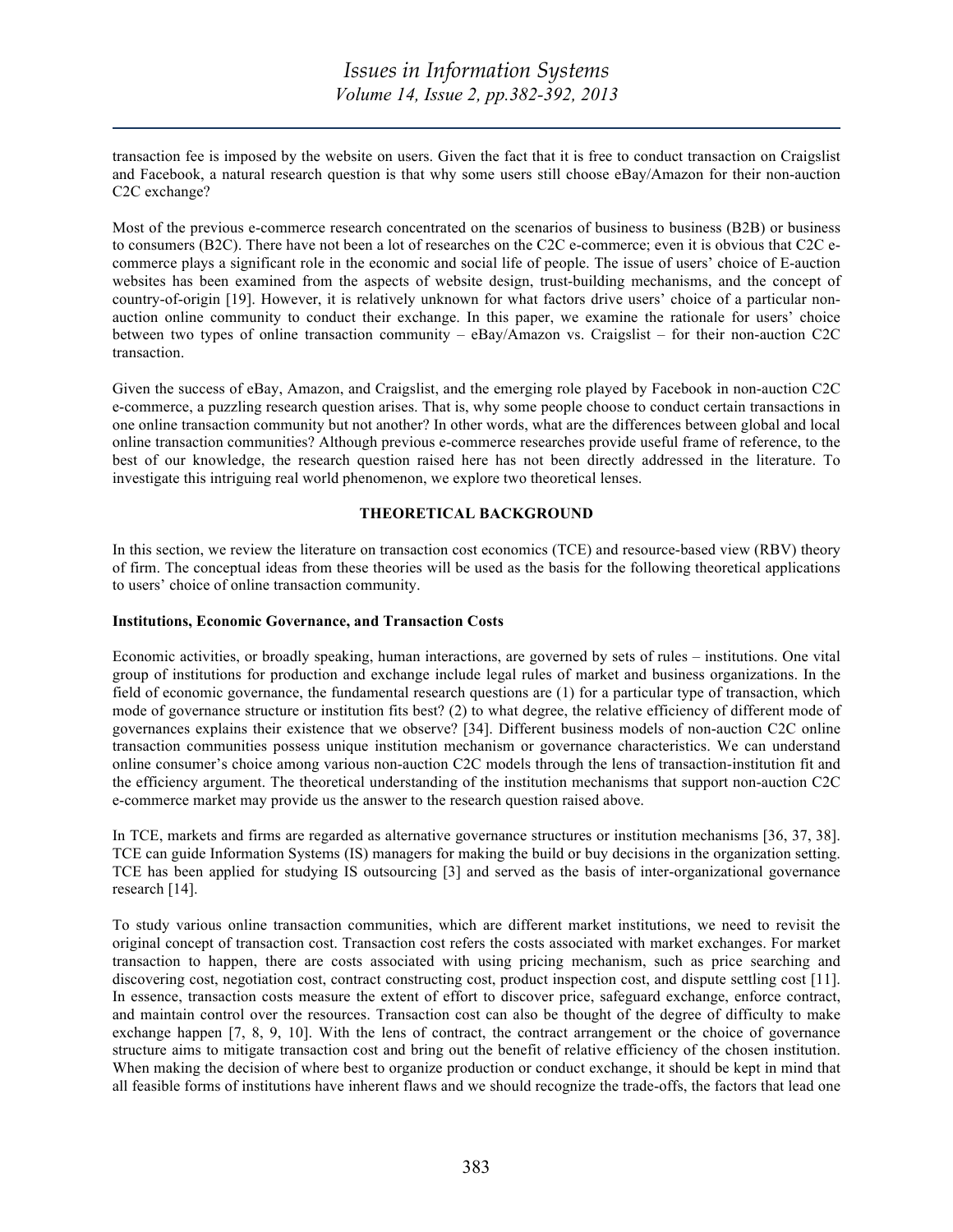form of governance being used rather than another, and the strength and weakness associated with each of the choices [39].

The institution of market is not perfect. If unattended, the excessive negotiations in the market cause haggling and disagreement, and eventually market failure. Because of transaction uncertainty, opportunism, and conflict of interest, mutual gain from the potential exchange may not be realized. On the other hand, business organizations as a type of institution can be viewed from the perspective of efficient conflict resolution, mitigating conflict and settling disputes [39].

While TCE represents one useful theoretical lens for understanding users' choice of institution for transaction, RBV is another relevant theory for comprehending users' voluntarily association with an institution.

### **Resource-based View Theory**

The essence of "resource-based view" (RBV) theory of firm is that firms develop and maintain unique bundle of resources that are not easily replicated by its competitors. Therefore, the resources will become pillars in creating and maintaining a competitive advantage for the firm in the marketplace. RBV theorists contend that these valuable and rare assets may provide sustaining competitive advantage for an organization [5, 31]. Consistent with the RBV, larger voluntary associations typically have access to more economic resources [23]. RBV has been applied to investigate the sustainability of contemporary knowledge firms and developed a RBV metaphorical model for Information System research [15].

### **THEORETICAL APPLICATIONS**

In this section, we apply the theories of TCE and RBV to analyze consumer choice of non-auction C2C online transaction community. The theories provide some plausible explanations of people's choice of where best to conduct exchange. Based on the theories, we derive two competing propositions.

In this study, we focus on the physical items sold via online transaction communities. To simplify the comparison among different business models, we do not consider the auction style of C2C in eBay. Instead, we focus on eBay's "Buy it now" mode, which is similar to the normal C2C activity in Amazon and Craigslist.

### **Transaction Cost Analysis**

First, we apply the constructs from TCE to the analysis of various online transaction communities. Based on TCE, we argue that institutional mechanism affects transaction costs. Moreover, transaction costs in turn affect the choice of business channel. Production of trust is considered as one of the functions of institutional structures [42]. Trust had also been shown as a critical factor for the success of online marketplaces [18, 28, 32]. Different institutional mechanisms are employed to reduce transaction costs and induce trust. Trust and reputation mechanism receive a lot of attention from researchers in their studies of virtual community [12, 33, 40]. Online feedback rating system conveys the sellers' reputation [28]. To sustain long term business relationship with online buyers, sellers are willing to build up their identity recognition and online reputation [30]. The online feedback rating reputation system does increase buyers' trust towards the seller and induce buyers to pay price premiums [4, 29]. Trust building, identity recognition and reputation system of eBay and Amazon are shown as effective methods to decrease transaction cost and promote trade.

While the identity recognition and reputation system of eBay and Amazon was carefully studied in the literature, are there any other alternative institutional mechanisms to reduce transaction costs and perceived risk? The lack of attention on alternative institutional mechanisms in the literature of virtual transaction community motivates us to conduct this study.

Craigslist, by its very nature, does not employ the identity recognition and reputation system of eBay and Amazon. In Craigslist's community model, local sellers and buyers are encouraged to have phone contact and meet face-toface for spot market transactions with payments in cash. The option of being able to meet face-to-face for local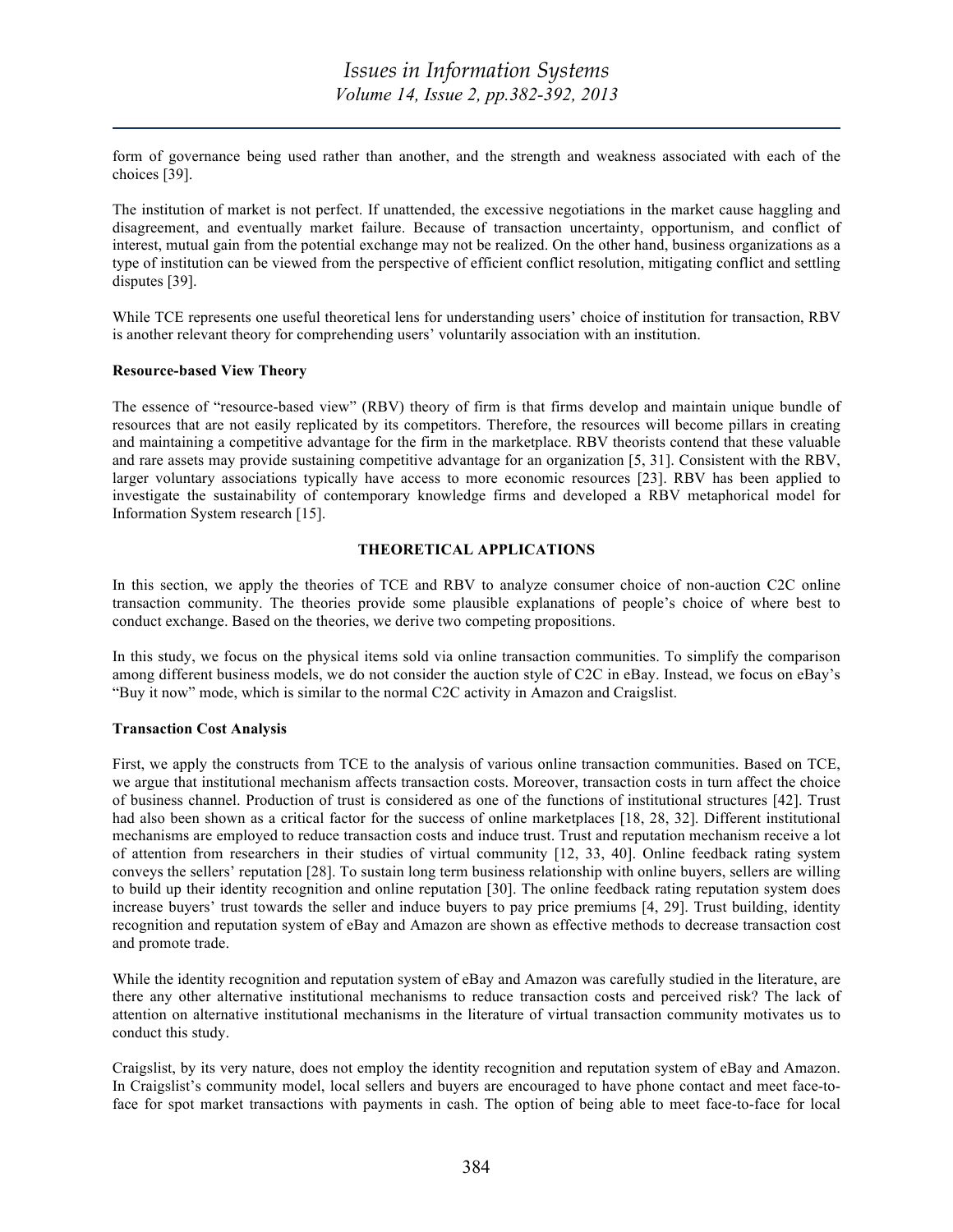transactions – Craigslist's institutional mechanism, along with other means of policing and supporting may migrate concerns of transaction risks and facilitate the market exchanges.

Craigslist's institutional mechanism – option to meet face-to-face for local transactions, may have the effects of reducing information asymmetry [1, 21, 35]. Buyers have the chance of inspecting the goods physically when meeting sellers face-to-face. The opportunity to touch and feel the goods before the final purchase helps to mitigate certain concerns of buyers. By decreasing information asymmetry, Craigslist's institutional mechanism helps to facilitate trade and materialize the mutual benefits from trade. In the eBay/Amazon's case, from the user's perspective, due to information asymmetry there might be some concerns of faulty product or outright online fraud from the other party.

Moreover, in Craigslist's model, market exchange usually can be completed with cash payment on the spot. Thus, there is less concern of payment issue. Furthermore, the intermediary fulfilling the function of transfer money from buyers to sellers is bypassed. Removing intermediary such as banks, credit card companies, and PayPal also helps to reduce the transaction costs and promote market exchange. In the eBay/Amazon's case, the presence of intermediary such as PayPal drives up the transaction cost.

Next, we evaluate other transaction cost related factors for the comparison between eBay/Amazon and Craigslist, such as commission fee imposed by the website and shipping cost. As mentioned before, eBay/Amazon does charge users for commission fee once the transaction happens. Therefore, for the users, the eBay/Amazon service is not totally free. EBay allows sellers to list up to 50 items a month for free and charges sellers only when an item is sold. Amazon has similar policy that enables sellers to list items on its website for free and charges commission fee only after the sale. On the other hand, Craigslist does not charge users transaction fee or commission fee. Thus, it is free for users to conduct business on Craigslist. Relieved from the liability of commission fee, users may view Craigslist as more attractive online communities for their transactions.

In the case of eBay/Amazon, usually there is shipping cost involved. For example, when a user sells a used book on Amazon to a buyer, the seller pays the shipping cost out of his/her pocket. The shipping fee charged by the vendor such as USPS is based on the shipping option the seller choses, the package weight and the shipping distance. Regardless of the real shipping cost, Amazon reimburses the seller \$3.99 for the standard shipping option. In turn, Amazon charges the buyer the \$3.99 shipping cost in addition to the listed book price. Whoever pays the shipping cost, it adds to the overall transaction cost. If the seller takes the burden of paying shipping cost (as some cases of free shipping service), the seller may charge higher price to compensate the shipping cost. In other words, shipping costs increase the transaction cost from the seller's perspective. In the case of the buyer paying shipping cost, it seems that it does not affect the seller. However, it does reduce the possibility of that exchange happens. If the buyer can find the same product at the same price without shipping cost, he/she will opt for it. Shipping cost makes the transaction less likely to happen, holding everything else equal.

On the other hand, normally the business transactions originated from Craigslist are local in terms of geographical location. In most cases no shipping cost is involved, because the Craigslist transaction usually takes the form of face-to-face item-for-cash local transaction when exchange happens. Without the burden of shipping cost, users may regard Craigslist as more favorable online communities for their exchanges.

|                              | eBay/Amazon                         | Craigslist                       |
|------------------------------|-------------------------------------|----------------------------------|
| Institutional mechanisms     | Identity recognition and reputation | Face-to-face item-for-cash local |
|                              | system                              | transaction                      |
| Facilitate trust building    | Yes                                 | No                               |
| Reduce information asymmetry | N <sub>0</sub>                      | Yes                              |
| Remove intermediary such as  | N <sub>0</sub>                      | Yes                              |
| PayPal                       |                                     |                                  |
| Free of commission fee       | N <sub>0</sub>                      | Yes                              |
| Free of shipping cost        | No                                  | Yes                              |

**Table 1.** Comparison between eBay/Amazon and Craigslist based on Transaction Cost Analysis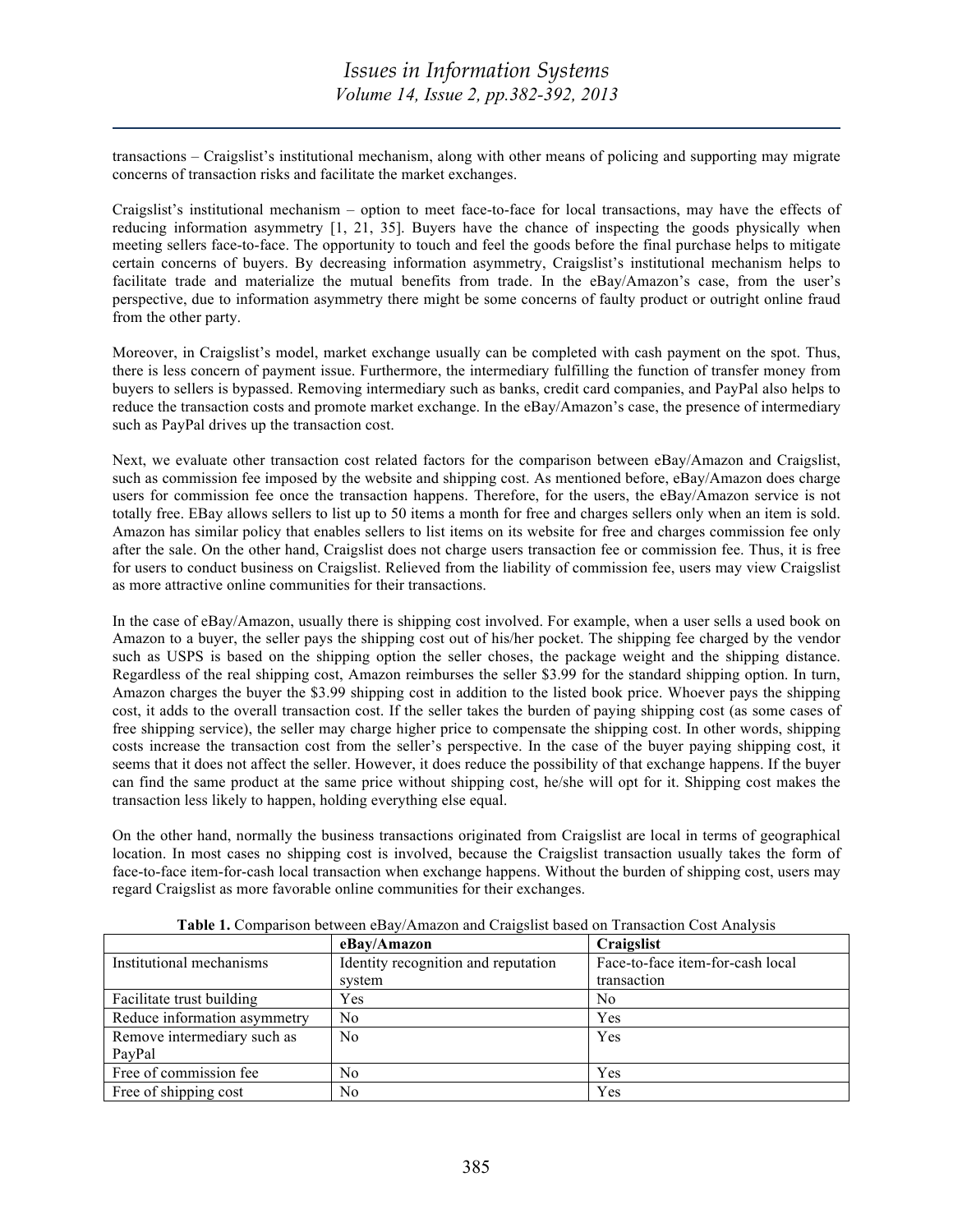In Table 1. we summarize the comparison between eBay/Amazon and Craigslist from the TCE perspective. We recognize that these two types of online transaction community have totally different institutional mechanisms. Moreover, as we argued above that the different institutional mechanisms present in the different business models have different implications for various aspects of transaction costs. From TCE perspective, it seems that overall Craigslist has more advantages of reducing transaction costs compared to eBay/Amazon. Therefore, we have the following.

### **Proposition 1:**

*From transaction cost analysis, we conjecture that Craigslist is a more preferred choice of non-auction C2C online transaction community than eBay/Amazon, given a user is aware of both types of online transaction community.*

Besides the transaction costs consideration for users' choice of online transaction community, what other factors might also contribute to users' choice of where to conduct exchange?

#### **Resource-based View Analysis**

In this section, we approach the issue of users' choice of online transaction community from the perspective of RBV. According to the RBV theory, larger online community such as eBay/Amazon may have more resource available and more benefit provision [6]. The larger the pool of resources, the more appealing the institution is to potential users. EBay presumably is the largest global consumer-to-consumer online marketplace. EBay has far reach beyond one's local community. As an online community, eBay comprises a larger pool of sellers and buyers around the world. When a seller posts an item on eBay website, the item is available to the whole world, at least in theory. In fact, eBay does promote the idea that it is a large online transaction community and put sellers' items in front of millions of eBay buyers. Thus, with a potentially larger target audience at eBay/Amazon, there might be more chance of selling off the item – clear market.

On the other hand, Craigslist is much more local orientated. For Craigslist, since the transactions are organized and happened mostly in local communities, the target audience (both potential buyers and sellers) is often limited to the geographically nearby area. Thus, the transactions are usually confined to a relatively smaller target audience at Craigslist. Due to the obvious difference in the amount of resources available for users, eBay/Amazon seems to enable a seller to reach many more potential buyers than Craigslist. For a rational seller, to maximize the chance of making a sale, eBay/Amazon with the larger pool of potential buyers looks more attractive than Craigslist.

| Table 2. Comparison between eBay/Amazon and Craigslist based on Resource-based View Analysis |  |  |  |  |  |
|----------------------------------------------------------------------------------------------|--|--|--|--|--|
|                                                                                              |  |  |  |  |  |

|                                           | eBay/Amazon   Craigslist |       |
|-------------------------------------------|--------------------------|-------|
| Size of potential target audience         | Large                    | Small |
| Potential chance of making a sale   Large |                          | Small |

In Table 2. we summarize the comparison between eBay/Amazon and Craigslist from the RBV perspective. As we argued before, eBay/Amazon has the advantage of larger size of potential target audience and therefore more chance of selling off an item, compared to Craigslist. Thus, from RBV perspective, it seems eBay/Amazon is a more favorable choice than Craigslist for users. Therefore, we have the following.

### **Proposition 2:**

*From resource-based view analysis, we conjecture that eBay/Amazon is a more preferred choice of nonauction C2C online transaction community than Craigslist, given a user is aware of both types of online transaction community.*

# **RESEARCH METHODOLOGY**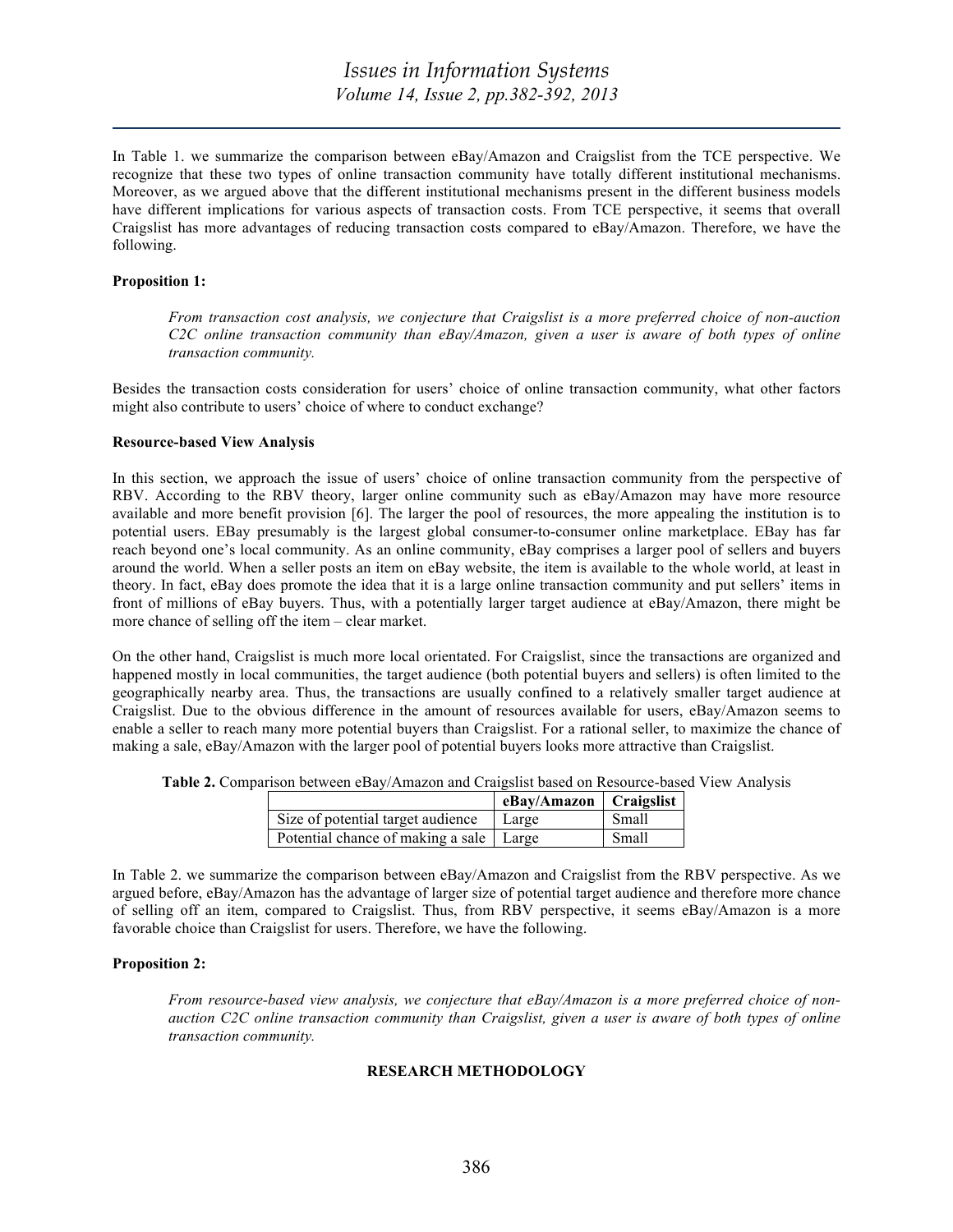To answer the above research question and test the derived competing propositions, we conduct exploratory empirical case studies. As a research method, case study is particularly suitable for IS research, when researchers examine a current phenomenon within its real-world context [41]. Case study arguably is the most often used qualitative methodology employed in IS research [2, 27]. The firsthand real experiences provided by the case study interviewees offer intimate information on the phenomenon of interest. We report and interpret the interviewees' accounts of their experience and their take on using eBay/Amazon and Craigslist. As suggested by [24, 25], in the case study approach, investigators typically focus on one or at most a few cases. We submit to the idea of [17] that the principal belief of contemporary empiricism is the vision that all non-analytic knowledge is grounded on experience. Thus, this exploratory study is clearly based on the empirical experience, though from only a handful of cases. We recognize the possible bias and the issue with the generalizability of the results. However, the objective of this exploratory study is to attain the preliminary understanding of the problem. In the future, more advanced theoretical development may benefit from the insight gleaned from this study.

We interviewed a few voluntary participants for this research who had experiences of buying and selling items on eBay, Amazon, and Craigslist. The voluntary participants came from a convenient sample of undergraduate business students in a U.S. University. During an informal and unstructured interview, we first briefed the participant the purpose of our research and then asked the participant what he/she thought of the difference between eBay/Amazon and Craigslist in terms of buying and selling stuffs for personal purpose. Based on the participant' responses, we sometimes raised follow up questions to get clarified answers. Next, we report the empirical evidences we collected from our exploratory case studies.

### **EMPIRICAL CASE STUDIES**

### **Case Study One with Participant A**

When we asked participant A for his opinion on comparing eBay and Craigslist, he said eBay is safer, because he had some bad experiences with Craigslist. He wanted to buy something from Craigslist and he drove into the ghetto. The place looked very shoddy and he felt uncomfortable. From Craigslist he got a 30 GB iPod for \$30, but it was a broken one. Participant A concluded that on Craigslist, if something looks too good to be true, then very likely it has some problems. However, participant A acknowledged that people do get good deals from Craigslist sometimes – his brother got a 60 GB iPod for only \$40.

As for eBay, participant A said he bought a mattress from eBay before. Moreover, he mentioned that on eBay people can arrange face-to-face meeting for the exchange. Participant A commented that on eBay users need to register for an account and eBay will charge commission fee. Moreover, if a seller always sells bad stuff, buyer can complain and eBay can shut down the seller's account. But on Craigslist, people can switch and sell again, according to participant A. Furthermore, participant A cited that his dad uses eBay rather than Craigslist, because his dad considers eBay safer.

### **Case Study Two with Participant B**

When asked the question what do you think the difference between eBay and Craigslist, participant B said she never had problem with eBay personally, but she does not trust buying things on eBay. Participant B said that one never knows where the product came from. Participant B mentioned that PayPal service helps improve her trust of making transactions on eBay. Participant B explained that one can always notify eBay/PayPal to freeze the money if the item is wrong or never received. Participant B said she does read the feedback stars and comments of eBay sellers before buying their stuffs. Once she bought a Sony cell phone from a Japanese seller on eBay for \$600, while it would be sold for \$900 elsewhere. The big price discount and the saving are the reasons participant B opted for it. Participant B also said she mostly bought things from sellers on Amazon.

As for Craigslist, participant B said that as a female she was always very cautious when purchasing items from Craigslist. She brought a male friend along with her every time when meeting a seller face-to-face. She also said that on Craigslist one can find good deals, especially for those items with pictures. Moreover, sometimes one can even get things for free from Craigslist.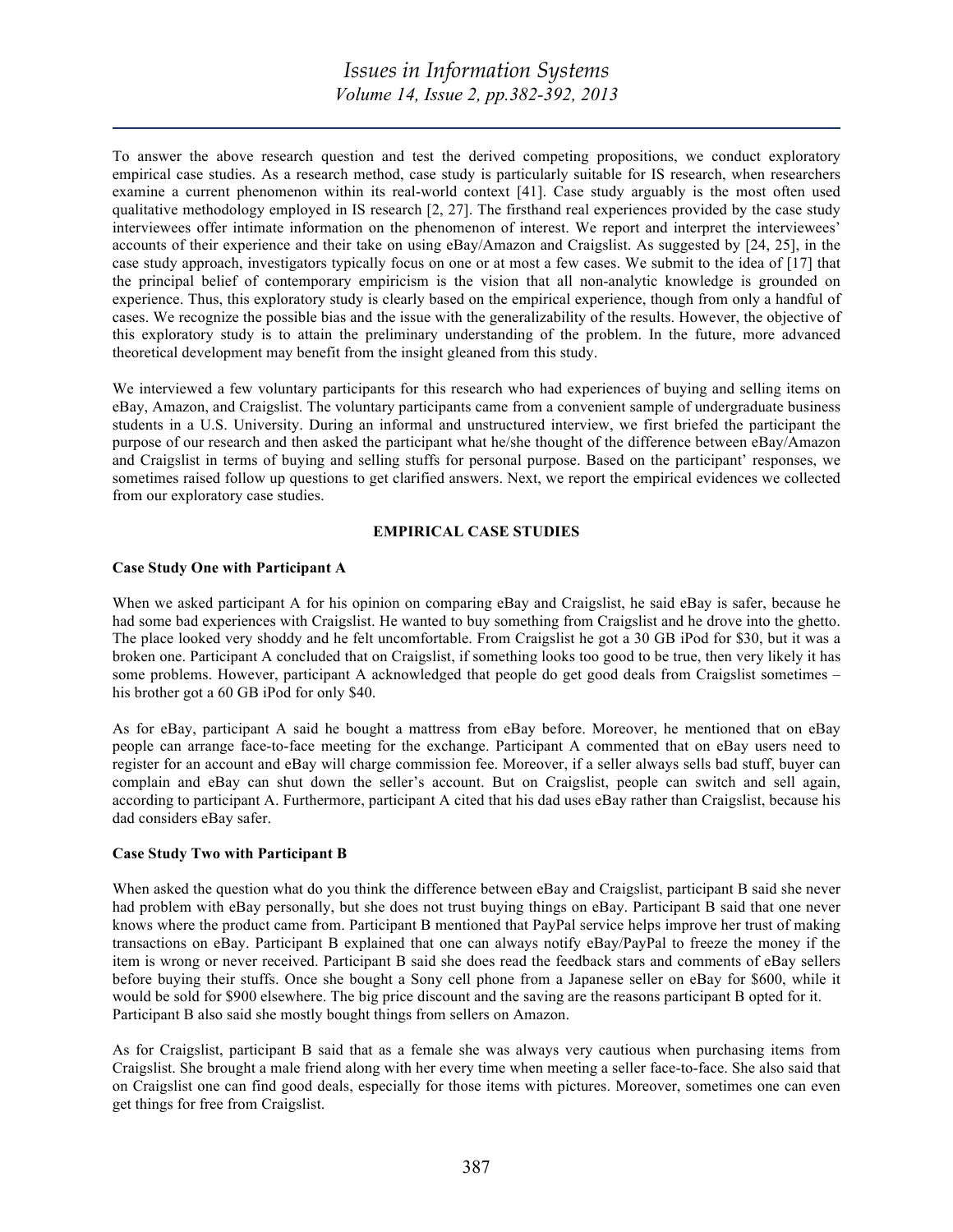Participant B said that now with Facebook, people can even sell and buy things directly off Facebook page. She said that for example, the city of XXX has a Facebook page. It forms a small local community like that on Craigslist. She mentioned that the difference between Facebook and Craigslist is that people have to register to be part of the online community in Facebook. Therefore, Facebook has a bit of more screening, security, and trustworthy compared to Craigslist, where no control is applied, according to participant B. Members of the city of XXX Facebook page can sell and buy things from that page, just like in Craigslist.

# **Case Study Three with Participant C**

We heard that participant C sells desktop PC on Craigslist. When we asked him the question – instead of selling it on Craigslist, why not sell it on eBay? Participant C said that he usually sells laptops on eBay, too. Participant C explained that but for desktop PC, the shipping fee could be very high on eBay. Besides, eBay and PayPal have a fee for users, participant C added.

# **Case Study Four with Participant D**

When asked to comment on selling stuffs on eBay vs. Craigslist, participant D said that they are different. Participant D elaborated that on eBay one can build up reputation and track record, while in Craigslist one cannot, because the environment in Craigslist is anonymous. Participant D noted that on eBay it has a larger audience and it is possible to obtain a higher sale price from eBay auction than selling the item in Craigslist. Participant D said that eBay has transaction fee and shipping cost. Participant D added that Craigslist is good for a quick transaction to get quick money – when one wants to get rid of something quickly without the hassle of going through eBay and wait. Participant D summarized that she uses one simple rule – anything that is easy for packing and shipping, she uses eBay for a better selling price. However, for those that are not easy for packing and shipping, she sells them locally on Craigslist. Moreover, participant D mentioned that eBay is safe with its consumer protection policy and PayPal. As for Craigslist, the transaction should be in cash only and the exchange should take place in a public place. Participant D gave the advice that one should never bring a stranger home for the trade originated on Craigslist.

# **DISCUSSION**

In this section, we summarize the key findings obtained from the exploratory empirical case studies. We compare the findings with the elements (see Tables 1. and 2.) identified from the theoretical analysis. Moreover, we highlight surprise findings that are not part of our original theoretical speculation.

|                 | <b>Elements supporting theoretical analysis</b>                                            | New elements that are not part of the original                                                                                                                                                                                                                                                                                                                                                                        |  |  |
|-----------------|--------------------------------------------------------------------------------------------|-----------------------------------------------------------------------------------------------------------------------------------------------------------------------------------------------------------------------------------------------------------------------------------------------------------------------------------------------------------------------------------------------------------------------|--|--|
|                 |                                                                                            | theoretical analysis                                                                                                                                                                                                                                                                                                                                                                                                  |  |  |
| Case<br>study 1 | EBay<br>charges<br>requires<br>and<br>account<br>user<br>commission fee.                   | EBay is safer than Craigslist. EBay can shut down a<br>bad seller's account. On eBay people can arrange<br>face-to-face meeting for the exchange. He has safety<br>concern when meeting a Craigslist seller face-to-face.<br>He also had other bad experiences with Craigslist.<br>However, people do get good deals from Craigslist<br>sometimes.                                                                    |  |  |
| Case<br>study 2 | She reviews the feedback stars and comments of<br>eBay sellers before buying their stuffs. | PayPal service helps improve her trust of making<br>transactions on eBay. On Craigslist one can find good<br>deals. As a female she has concern of her safety when<br>meeting a Craigslist seller face-to-face. Like<br>Craigslist. Facebook enables people from a local<br>community to buy and sell things. Because Facebook<br>requires registration and has more screening, it is<br>more secure than Craigslist. |  |  |
| Case            | Shipping fee could be very high on eBay. EBay                                              | He sells laptops on both eBay and Craigslist.                                                                                                                                                                                                                                                                                                                                                                         |  |  |

**Table 3.** Summary of Key Findings from Exploratory Empirical Case Studies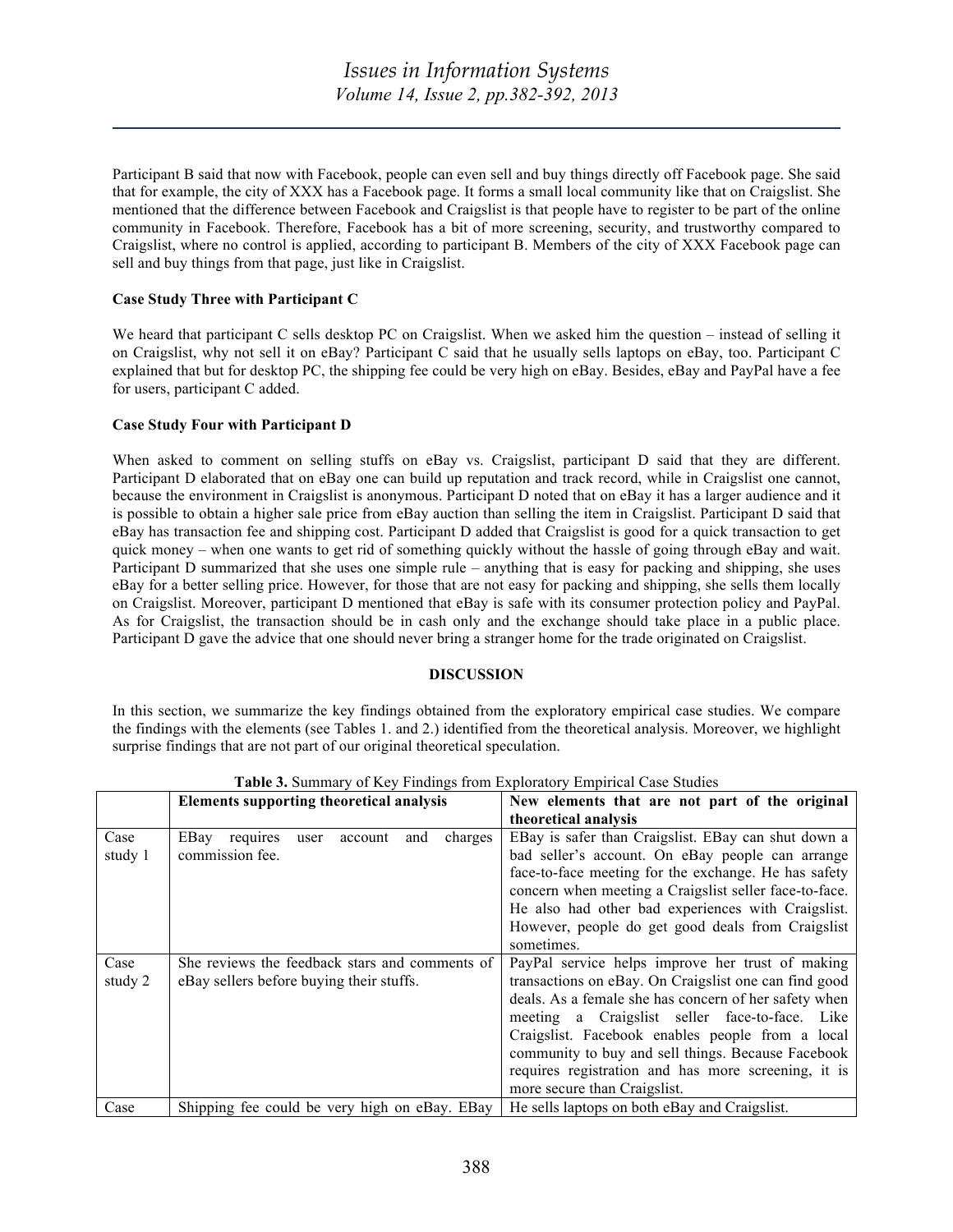# *Issues in Information Systems Volume 14, Issue 2, pp.382-392, 2013*

| study 3 | and PayPal have a fee for users.                      |                                                       |
|---------|-------------------------------------------------------|-------------------------------------------------------|
| Case    | On eBay one can build up reputation and track         | EBay is safe with its consumer protection policy and  |
| study 4 | record, but cannot at Craigslist, because the         | PayPal. Craigslist is good for a quick transaction to |
|         | environment in Craigslist is anonymous. On eBay       | get quick money. Because of safety concern,           |
|         | it has a larger audience and it is possible to obtain | Craigslist exchange should take place in a public     |
|         | a higher sale price from eBay than selling the item   | place, not at one's home.                             |
|         | in Craigslist. EBay has transaction fee and           |                                                       |
|         | shipping cost. She uses one simple rule $-$ anything  |                                                       |
|         | that is easy for packing and shipping, she uses       |                                                       |
|         | eBay for a better selling price. However, for those   |                                                       |
|         | that are not easy for packing and shipping, she       |                                                       |
|         | sells them locally on Craigslist.                     |                                                       |

From Table 3. as well as the empirical case studies reported in the previous section, we can see that the participants directly confirmed most of the elements identified from the theoretical analysis. As for the importance of eBay's identity recognition and reputation system and its trust effect, participant A said that eBay requires user account, participant B said that she reads the feedback stars and comments of eBay sellers, and participant D said that on eBay one can build up reputation and track record, while in Craigslist one cannot, because the environment in Craigslist is anonymous. As for Craigslist's face-to-face item-for-cash local transaction's hypothesized effect on reducing information asymmetry, somehow none of the participants directly addressed it. As for Craigslist's advantage of removing intermediary such as PayPal, participant C mentioned that PayPal has a fee for eBay users. As for Craigslist's advantage of no commission fee, participants A, C, and D all mentioned that eBay charges commission fee. In return for the commission fee, eBay provides a safe and fair environment for conducting exchange. As for Craigslist's advantage of no shipping cost, participants C and D both acknowledged that eBay transactions involves shipping cost. The high shipping cost of desktop PC on eBay is a major consideration that prompts participant C to sell desktop PC via Craigslist. Similarly, participant D uses a simple rule – anything that is easy for packing and shipping, she uses eBay for a better selling price. However, for those that are not easy for packing and shipping, she sells them locally on Craigslist. As for the importance of the size of potential target audience, participant D mentioned that eBay has a larger audience. Therefore, expect for Craigslist's face-to-face item-for-cash local transaction's hypothesized effect on reducing information asymmetry is not corroborated; all other elements of the theoretical analysis are supported by the empirical case studies. The empirical findings demonstrated that both TCE and RBV are valid theoretical perspectives for approaching this intriguing real-world problem.

Besides supporting most of the elements identified from the theoretical analysis, the empirical case studies also reveal some surprising aspects that are not part of our original theoretical speculation. We summarize the salient elements as follows. First, it seems that overall eBay is a safer environment for conducting C2C transaction than Craigslist. Participant A mentioned that eBay is safer than Craigslist and eBay can shut down a bad seller's account. Participant B said PayPal service helps improve her trust of making transactions on eBay. Participant D mentioned that eBay is safe with its consumer protection policy and PayPal. Therefore, in addition to identity recognition and reputation system, eBay employs several other effective institutional mechanisms such as policing and shutting down a bad seller's account, using PayPal as escrow intermediary, and implementing consumer protection policy. All of these institutional mechanisms contribute to users' trust in eBay's business environment. This common theme discovered from our empirical case studies is consistent with the assessment that institutional trust is important for the success of e-commerce [13, 20, 28].

Second, there is consistent safety concern related to Craigslist's face-to-face item-for-cash local transaction. Participant A once drove into the ghetto. The shoddy place made him felt uncomfortable. As a female, participant B was always very cautious about her safety when purchasing items from Craigslist. Participant D gave advice that because of safety concern, Craigslist exchange should take place in a public place, not at one's home. Moreover, a Craigslist robbery incident was publicized in the main media and raised public's concern [26]. Therefore, Craigslist transaction does carry potential safety risk for buyers and sellers.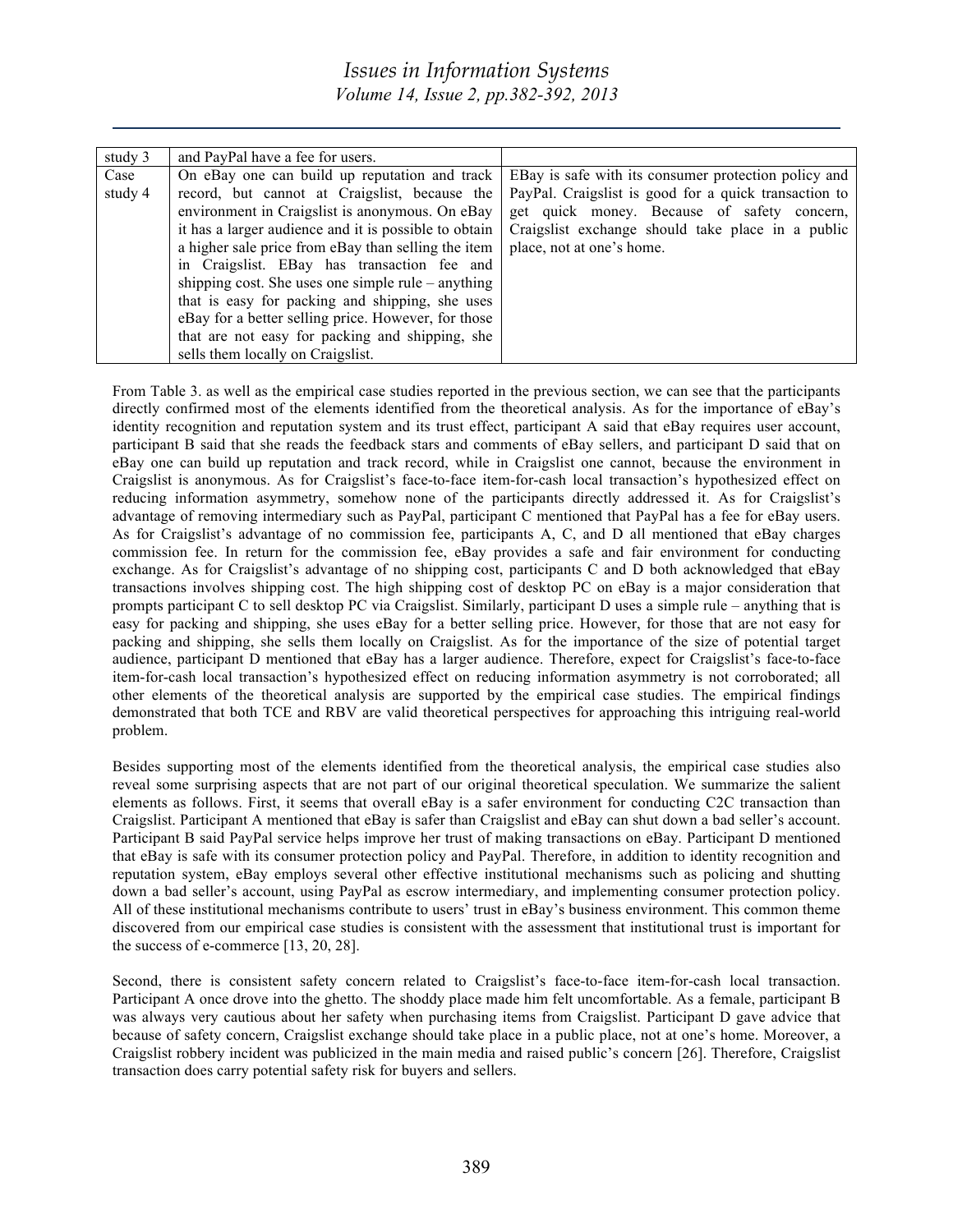Third, despite the negative effect of safety concern, it seems buyers can find good deals on Craigslist sometimes. Both participant A and B directly confirmed this.

Fourth, based on RBV analysis, we hypothesize that eBay has larger size of potential target audience and therefore more chances of making a sale. We do not further theorize its implication on price and time-to-sale. The evidences from the case studies reveal a more complex relationship. Participant D noticed that on eBay it has a larger audience and it is possible to obtain a higher sale price from eBay than selling the item on Craigslist. Moreover, participant D exposed her observation that Craigslist is good for a quick transaction to get quick money. A plausible explanation might be that knowing the limitation of a relatively small local audience on Craigslist, to move the sale faster, sellers intentionally price items lower than otherwise would be on eBay. Among other contributing factors, this lowering price tendency could be related to the fact that buyers can find good deals on Craigslist sometimes.

Fifth, participant A mentioned that on eBay people can arrange face-to-face meeting for the exchange. Both participants C and D sell stuffs on both eBay and Craigslist. Therefore, the choice between eBay and Craigslist is not the simple *either this or that* relationship. It seems that each online transaction community is suitable for certain scenario.

Finally, as an emerging online transaction community, Facebook represents a different business model. Like eBay/Amazon, Facebook requires registration to become a member and applies some screening and control. Like Craigslist, the online transaction community in Facebook is also local oriented and free of commission fee. It seems Facebook model has its own unique merit and further research may reveal more interesting insights.

### **CONCLUSIONS**

In this study, we investigate the factors leading to users' choice between two types of online transaction community – eBay/Amazon vs. Craigslist – for their non-auction C2C transaction. We apply both TCE theory and RBV theory to the issue. From the theoretical analysis, we identify several relevant conceptual elements (see Tables 1. and 2.) and derive two competing propositions. The empirical findings from exploratory empirical case studies support most elements of the theoretical analysis. Both TCE and RBV prove to be useful perspectives. Moreover, we discover several surprising elements not part of the original theoretical analysis. EBay's institutional mechanisms make it a safe online transaction environment, while Craigslist's face-to-face item-for-cash local transaction creates users' safety concern. Extending our RBV analysis, eBay's larger audience enables a seller to sell an item at a higher price on eBay than on Craigslist. In summary, this study contributes to our understanding of users' choice between two types of online transaction community. Practitioners of online transaction communities may devise new mechanisms to improve the operation and address the concern, based on our study. As an exploratory study, we acknowledge the limitation of small sample size. In the future, we plan to conduct additional empirical studies to gather more evidences to generalize and validate our findings. Moreover, besides TCE and RBV, we will explore other theoretical explanations for users' choice of online transaction community, such as privacy concern.

### **REFERENCES**

- 1. Akerlof, G. A. (1970). The market for lemons: Quality uncertainty and the market mechanism. *Quarterly Journal of Economics, 89*, 488-500.
- 2. Alavi, M., & Carlson, P. (1992). A review of MIS research and disciplinary development. *Journal of Management Information Systems, 8*(4), 45-62.
- 3. Ang, S., & Straub, D. W. (1998). Production and transaction economies and IS outsourcing: A study of the US banking industry. *MIS Quarterly, 22*(4), 535-552.
- 4. Ba, S., & Pavlou, P. A. (2002). Evidence of the effect of trust building technology in electronic markets: Price premiums and buyer behavior. *MIS Quarterly, 26*(3), 243-268.
- 5. Barney, J. (1991). Firm resources and sustained competitive advantage. *Journal of Management, 17*(1), 99-120.
- 6. Butler, B. S. (2001). Membership size, communication activity, and sustainability: A resource-based model of online social structures. *Information Systems Research, 12*(4), 346-362.
- 7. Cheung, S. N. (1970). The structure of a contract and the theory of a non-exclusive resource. *Journal of Law and Economics, 13*(1), 49-70.
- 8. Cheung, S. N. (2002). *Economics explanation.* Hong Kong, China: Arcadia Press.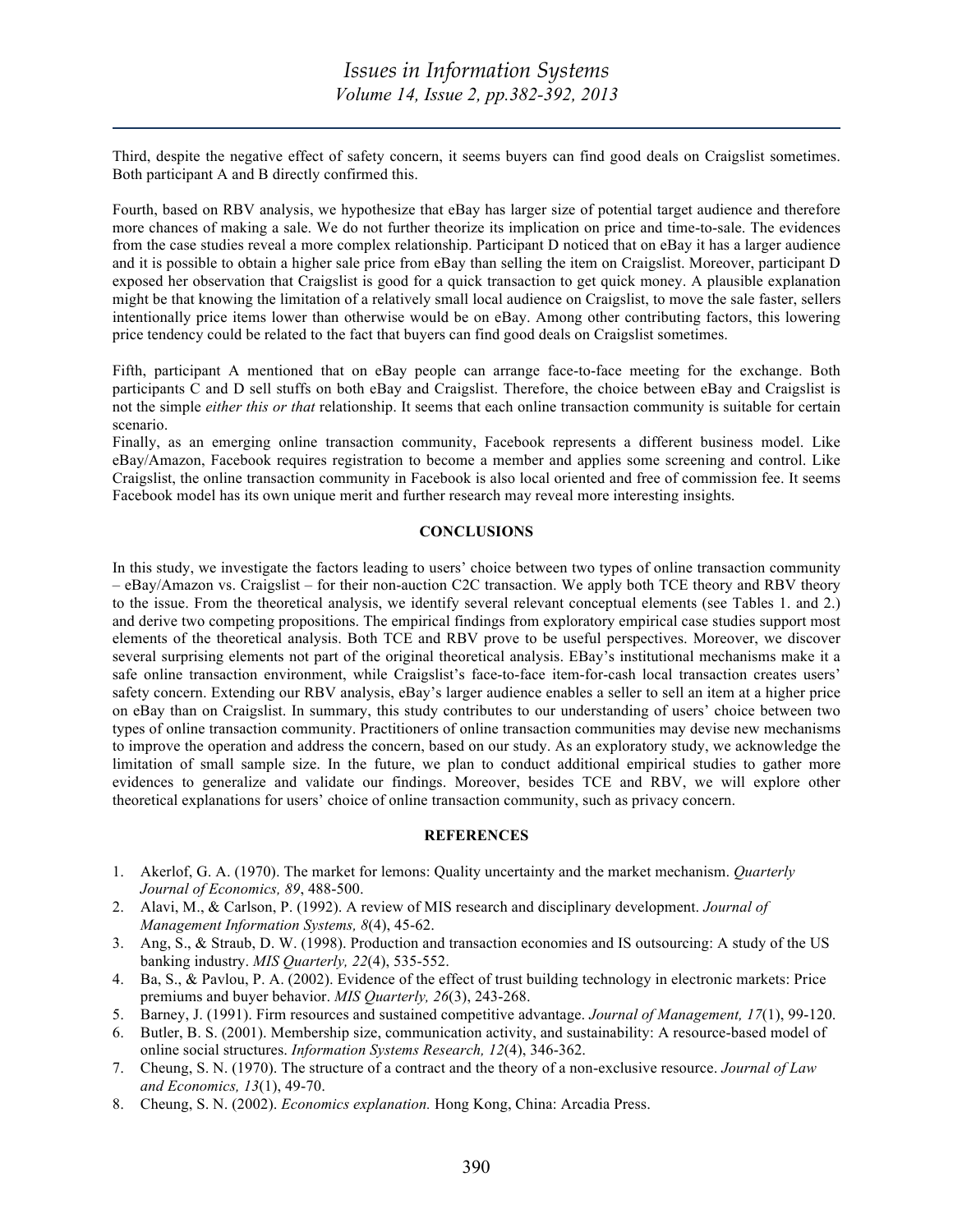- 9. Coase, R. H. (1937). The nature of the firm. *Economica, 4*, 386.
- 10. Coase, R. H. (1960). The Problem of social cost. *Journal of Law and Economics, 3*, 1-44.
- 11. Coase, R. H. (1991). *The Institutional Structure of Production.* Stockholm, Sweden: Royal Swedish Academy of Sciences.
- 12. Eisentraut, R., Koch, M., & Moslein, K. (2001). Building trust and reputation in communities and virtual enterprises. *Proceedings of the Seventh Americas Conference on Information Systems*, (pp. 1506-1509).
- 13. Gefen, D., & Pavlou, P. A. (2012, September). The boundaries of trust and risk: The quadratic moderating role of institutional structures. *Information Systems Research, 23*(3-Part-2), 940-959.
- 14. Gregory, T. (2011). Transaction cost economics and directions for relational governance research. *Proceedings of the Southern Association for Information Systems Conference*, (pp. 73-78). Atlanta.
- 15. Grover, V., Gokhale, R. A., & Narayanswamy, R. S. (2009, April). Resource-based framework for IS research: Knowledge firms and sustainability in knowledge markets. *Journal of the Association for Information Systems, 10*(4), 306-332.
- 16. Hagel, J., & Armstrong, A. J. (1996, May-June). The real value of on-line communities. *Harvard Business Review*, 1514-1521.
- 17. Hempel, C. G. (1950). *Problems and changes in the empiricist criterion of meaning.* Retrieved January 4, 2012, from http://people.cohums.ohio-state.edu/tennant9/hempel\_ridp1950.pdf
- 18. Huang, S.-Y., Li, C.-R., & Lin, C.-J. (2007). A literature review of online trust in business to consumer ecommerce transations, 2001-2006. *Issues in Information Systems, VIII*(2), 63-69.
- 19. Huang, Z., & Dai, M. (2006). Users' selection of e-auction websites in China: The effects of design, trust and country-of-origin. *Issues in Information Systems, VII*(2), 197-201.
- 20. Kim, K., & Prabhakar, B. (2004). Initial trust and the adoption of B2C e-Commerce: The case of internet banking. *Database, 35*(2), 50-64.
- 21. Kirmani, A., & Rao, A. R. (2000). No pain, no gain: A critical review of the literature on signaling unobservable product quality. *Journal of Marketing, 64*, 66-79.
- 22. Klang, M., & Olsson, S. (1999). Building communities online. *Proceedings of Fourth International Workshop on Cscw in Design*, (pp. 43-52).
- 23. McPherson, M. (1983). The size of voluntary organizations. *Social Forces, 61*(4), 1045-1064.
- 24. Myers, M. D. (1997, June). Qualitative research in Information Systems. *MIS Quarterly, 21*(2), 241-242.
- 25. Myers, M. D. (2012, November 5). *Qualitative research in Information Systems.* Retrieved January 4, 2013, from MISQ Discovery, updated version: http://www.qual.auckland.ac.nz/
- 26. Ng, C. (2011, December 29). *Florida marine veteran shot in craigslist robbery used fingers to plug bullet wounds.* Retrieved February 12, 2012, from Yahoo! News: http://news.yahoo.com/florida-marine-veteran-shotcraigslist-robbery-used-fingers-172856828.html
- 27. Orlikowski, W. J., & Baroudi, J. J. (1991). Studying information technology in organizations: Research approaches and assumptions. *Information Systems Research, 2*, 1-28.
- 28. Pavlou, P. A., & Gefen, D. (2004). Building effective online marketplaces with institution-based trust. *Information Systems Research, 15*(1), 37-59.
- 29. Rao, A. R., & Monroe, M. (1996). Causes and consequences of price premiums. *Journal of Business, 69*(4), 511-535.
- 30. Resnick, P., Zeckhauser, R., Swanson, J., & Lockwood, K. (2002). *The value of reputation on eBay: A controlled experiment.* University of Michigan.
- 31. Rumelt, R. P. (1987). Theory, strategy, and entrepreneurship. In D. Teece (Ed.), *The Competitive Challenge* (pp. 137-158). Cambridge, Masachusetts, U.S.A.: Ballinger.
- 32. Sun, H. (2010, April). Sellers' trust and continued use of online marketplaces. *Journal of the Association for Information Systems, 11*(4), 182-211.
- 33. Tan, C., Yang, X., Chan, Y., & Teo, H. (2005). An investigation of book market aggregation in Amazon. *Proceedings of the Eleventh Americas Conference on Information Systems*, (pp. 10-17). Omaha, NE.
- 34. The Economic Sciences Prize Committee of the Royal Swedish Academy of Sciences. (2009). *Economic Governance.* Stockholm, Sweden: Royal Swedish Academy of Sciences.
- 35. Tirole, J. (1988). *The theory of industrial organization.* Cambridge, Masachusetts: MIT Press.
- 36. Williamson, O. E. (1975). *Markets and hierarchies: Analysis and antitrust implications.* New York: Free Press.
- 37. Williamson, O. E. (1998). *The economic institutions of capitalism.* New York: Free Press.
- 38. Williamson, O. E. (2005). The economics of governance. *American Economic Review, 95*, 1–18.